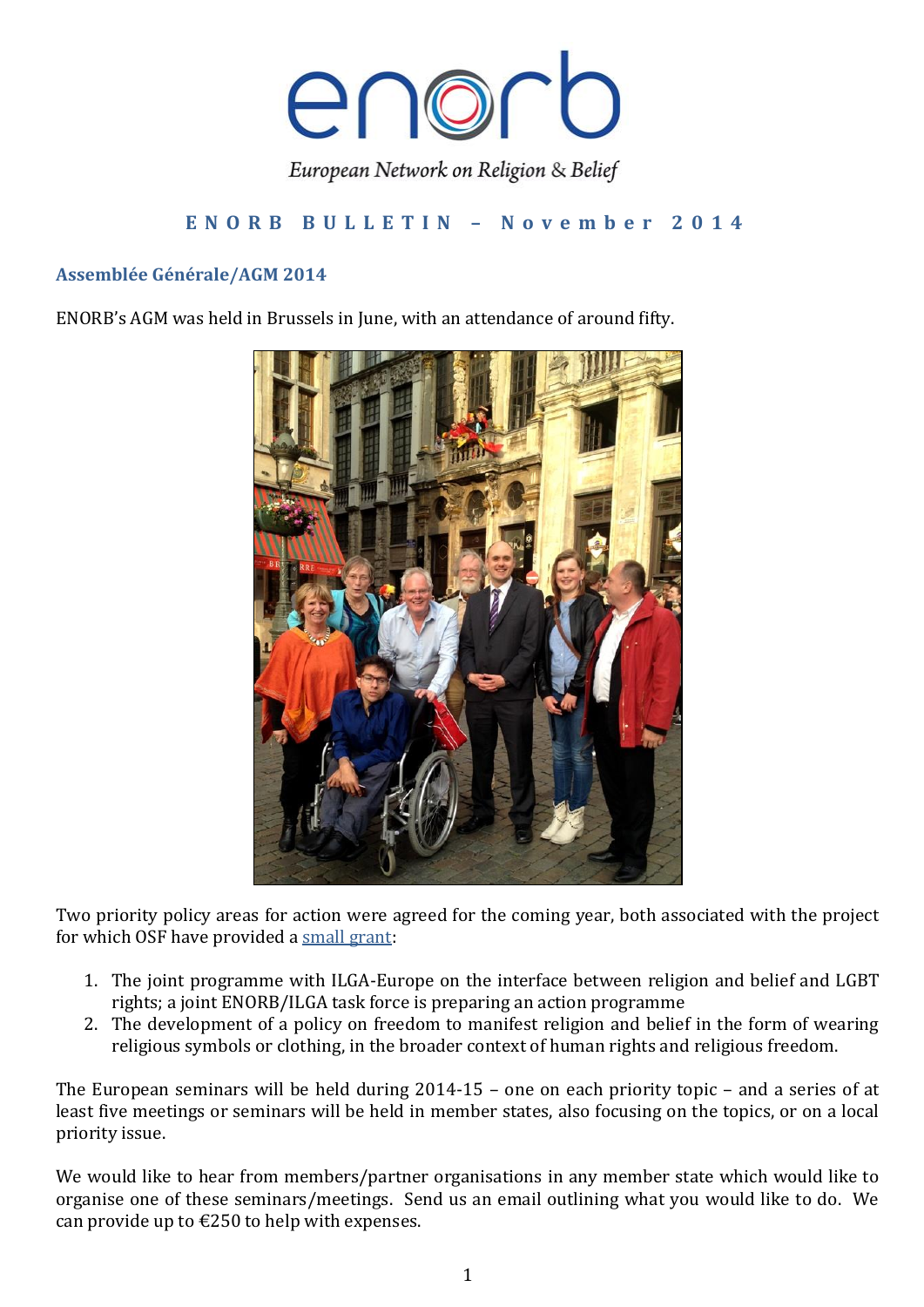

The formal agenda included reports on the year's activities, the presentation of annual accounts, and confirmation of current officers for 2014-15. The year's activities have included two seminars at European level, both held in Brussels, and exploratory meetings in several member states. The objectives for the year which ENORB had set out at its 2013 AGM had been almost entirely achieved as set out in our **[Annual Report](http://www.enorb.eu/resources)** and a programme on similar lines was approved for 2014-15.

### **Action on Hate Crime**

The AGM followed shortly after the murderous attack on the Jewish Museum in Brussels: the rising tide of hate crime across Europe on Religion/Belief grounds was a constant theme in discussion at the AGM.

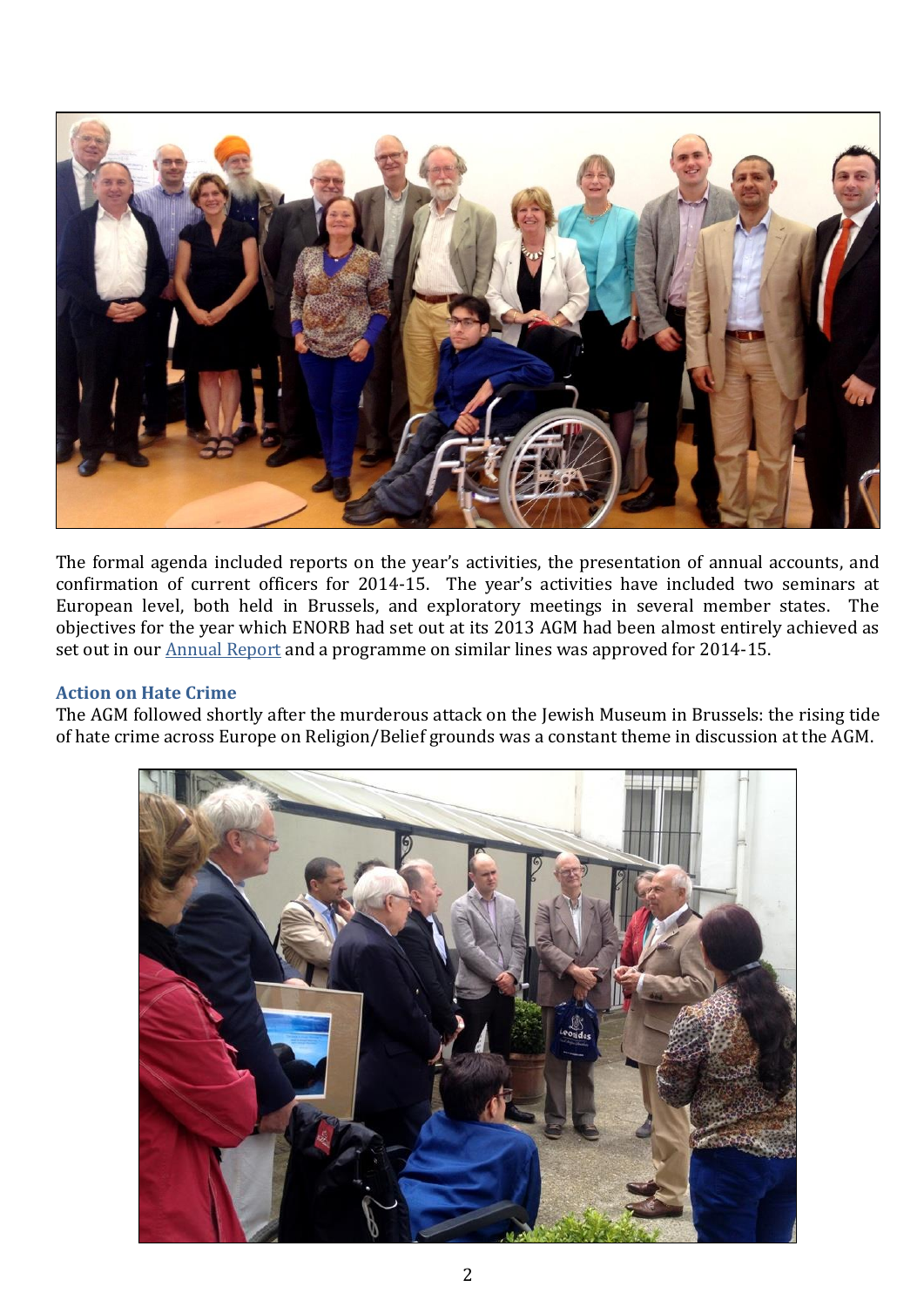A joint action at the Jewish Museum was planned as a follow-up to the AGM discussions. Han Steijnebrugh made a symbolic poster of peace and reconciliation, and a group of some 20 ENORB members of different faiths and beliefs went on a visit to the Jewish Museum for a formal presentation of the framed version of the poster to members of the Brussels Jewish community, followed by speakers and discussion of common action as well as expressions of sympathy and solidarity.

#### **European Elections, the Far Right and Religious Diversity**

Our Keynote Speaker at the AGM was Vidhya Ramalingam, from the Institute of Strategic Dialogue in



London, who has just directed an EU project with the Swedish Ministry of Justice, and 10 member states including the Netherlands, Germany, Poland and Hungary, researching far right extremism, and what works in prevention, intervention and response.

She started by pointing out that in the EU elections, the far rights gained seats in only seven countries – but lost seats in six countries! But the French result, plus the fact that two of the newly represented parties are extreme Neo-Nazis, does mean there is serious cause for concern. However, she also showed that the strategy of refusing to engage with far right parties has not worked. Feeling that they are ignored and persecuted has helped them to grow.

Her full paper is available on the [website.](http://www.enorb.eu/resources) Key points for ENORB and member organisations were:

- 1. We need to admit openly that some issues clearly do worry people: identity and cultural values; political culture and corruption; migration and jobs; religion and belief;
- 2. We need to engage with the far right in debate and dialogue including at the emotional (often unpleasant) level which the far rights appeals to. Correct facts and figures don't convince on their own;
- 3. A community-level work is vital: dialogue in religiously diverse communities understanding what different communities really say and stand for; local interfaith demonstrations against hate crime etc; dialogue at national level between religious and belief communities.

### **Responding to a Context of Change**

The events of the summer seemed to many people to have set back the work of understanding between faiths by several years. First the appalling Israel – Gaza conflict, with its wider impact on relationships between Jews and Muslims; then the equally appalling violence in Iraq as ISIS spread a message of violence, murder and expulsion of whole populations – of any religious faith or none – who would not commit to their extremist (and, to most, non-Muslim) policies.

But internal dialogue within ENORB demonstrated that in fact these events had had the opposite effect – at least in Europe – of bringing closer together the mainstream membership and hierarchies of both Jewish and Muslim faiths, alongside Christians, Zoroastrians and others who were affected by the events. The Joint Action of Muslim and Jewish leaders in several EU countries – of publicly meeting together, and promoting peace and reconciliation – was an advance on what had seemed possible.

Several ENORB member organisations were involved in organising these activities, in at least five EU countries, including public statements, joint declarations by different faiths, public meetings and a religion & belief peace conference. Let us know of other events in your countries – at [enorb@enorb.eu.](mailto:enorb@enorb.eu)